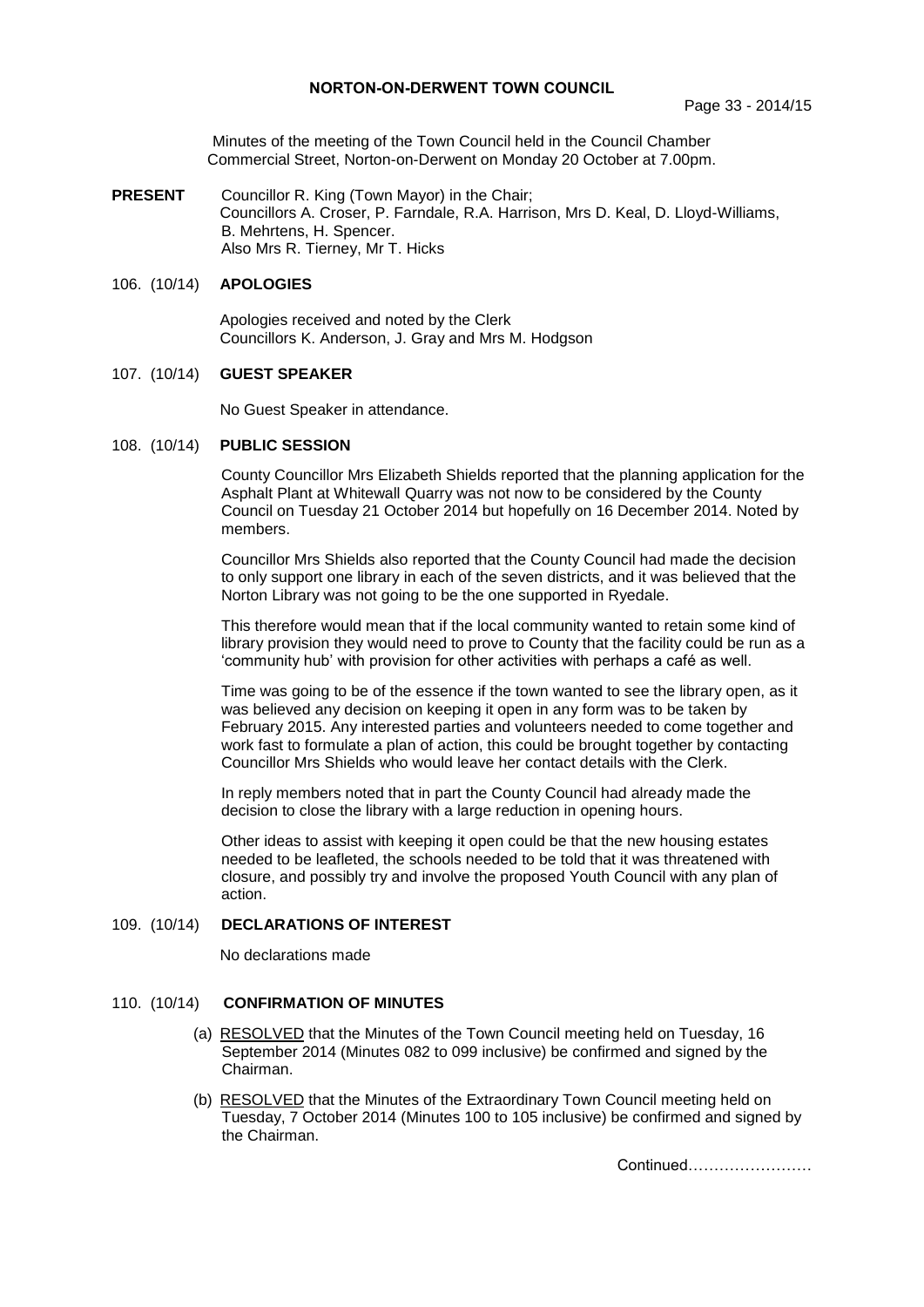## 111. (10/14) **CLERK'S REPORT**

## (a) King George's Playing Field

To report that the repair to the Basket Swing was still awaited, but every effort was being made to make sure that it was carried out as quickly as possible. The latest date for the installation was now given as either the 30 or 31 of October 2014. Noted.

## (b) Church Street – resurfacing

To report that the response received with regard to the resurfacing of Church Street was that this was definitely scheduled and was on the calendar for next year 2015/16.

Members noted this with some scepticism as Church Street was supposed to be a priority in 2013. They also asked that when the work was at last carried out could the under road gully, that would assist with the pipes for pumping the flood water away, be installed at the same time, and also that railings at the pedestrian crossing be renewed and replaced.

The Clerk to write to County Highways.

(c) Town Signs

To report that the County Council had rejected the design submitted for the town entrance signs, as it did not meet the Passive Safety Protocol. We were however continuing to work with the County Engineers and hopefully it would not be to long before a design was found that would be acceptable to the County Engineers and the Town Council.

## (d) Chase Fencing

The Clerk reported that this had now been completed, and while there had been one or two problems, these had now been put right. Feedback from the public was very positive and the area was being well used. Noted.

## (e) St Nicholas Street Car Park - Bollards

To report that a reply had now been received from Mr Phil Long at the District Council, which was copied for members, pointing out that it would not be good estate management to fetter any potential future use of the area or potentially open the District Council to similar requests from other residents who also live close to the car park, meaning that the request from the Town Council to install the six parking bollards for the residents of Bruntwood Terrace was rejected.

Councillor Mrs Keal had also contacted Mr Long on behalf of the residents of Bruntwood Terrace, but to no avail. She also pointed out that it was quite worrying for the future of the car park, with the language used in Mr Long's reply stating that it is currently available to park for free and the part about fettering any future use of the area. Did these comments mean that the future use of the car park was in doubt? The Clerk to write once more for answers.

## (f) Public Places Protection Orders

The Clerk reported that she had that day been in conversation with P.C. Coning who had related details of new legislation that was now available, that could possibly be of assistance in dealing with specific problems at specific places. Namely dog fouling issues at King George's Playing Field.

The Clerk to look closely at how these Public Places Protection Orders might be of use to the Council and report back to members.

## (g) Students Parking – Langton Road area

The Clerk reported that a complaint had been received from a resident of Millside, adjacent to Langton Road and Norton College, complaining that students from the college were parking vehicles all day on most of the local side streets making life very difficult for residents.

Members agreed that the Clerk write to both the College and the County Highway Department in the hope of finding a solution.

Continued……………………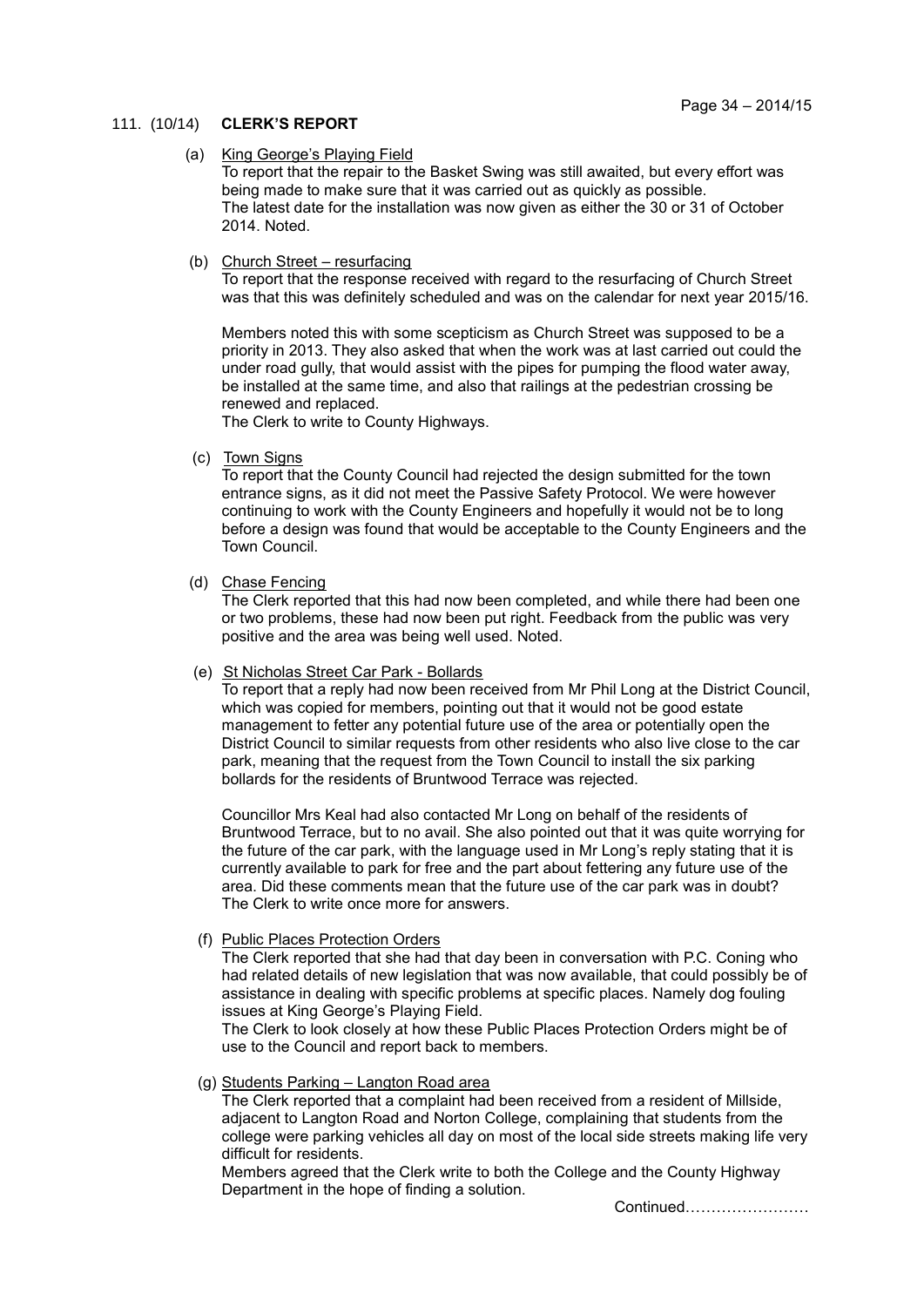## 112. (10/14) **TOWN MAYOR/CHAIRMANS REPORT**

#### (a) Christmas Lights

The Mayor reported that a decision had now been made to use the existing lights for this year, he had emailed Denys Townsend with regard to executing the erection of the lights as it had been previously stated they were to be put up in October. There had been no reply received to date.

A joint meeting would need to be arranged for the New Year to determine how to proceed with the lights for the future. The Town Council donation had remained the same for quite some time and this might need to be increased if members wished to maintain, continue with lights. Noted.

## (b) Network Rail

The Mayor reported that concerns had been raised by a local resident and business owner who was having difficulty in obtaining answers from Network Rail as to queries he had raised over the closing of the level crossing. When he had finally made contact their attitude had been very poor and they did not seem to understand or care about his concerns. One final effort was then made at contacting Network Rail, and this time their attitude was much improved, although no answers to his queries as yet.

Councillor Mrs Keal also reported that she had finally received a reply from Network Rail which stated that they were working on a plan to install an under rail culvert which hopefully could be installed in February 2015, although there was no budget for one, so it was not known who was going to pay for it.

## 113. (10/14) **FINANCIAL MATTERS**

## (a) Accounts paid and for payment

The Clerk reported that accounts nos. 110 to 126 inclusive, amounting to £9,472.16 had been paid since the last meeting of the Council.

 RESOLVED that account nos. 127 to 140 inclusive, amounting to £8,263.40 be paid. Cheques were drawn and signed accordingly.

(b) Financial report

The Clerk's financial report for the period 01.09.14 to 30.09.14 was received.

- (c) Budgetary monitoring The Clerk's report for the period ending 30 September 2014 was received.
- (d) Internal Audit

The Clerk had circulated a copy of the Internal Audit Report for the first visit, for the financial year ending 31 March 2015. Noted by members.

#### 114. (10/14) **PLANNING MATTERS**

 (a) Planning applications referred to the Town Council by Ryedale District Council, for comment and/or recommendation were dealt with as follows: -

No applications received.

(b) Planning decisions notified by Ryedale District Council:

Withdrawn

14/00881/MFUL Erection of block of 2 no. 1 bed apartment and block of 4 no. 1 bed and 4 no. 2 bed apartments following demolition of existing garage and outbuildings, together with formation of vehicular access, 10 no. parking spaces and communal refuse store, with provision of garden area for No.29 Wood Street. 27 Wood Street, Norton, Malton,

For: Yorkshire Housing Limited (Mrs Lesley Fargher)

Continued……………………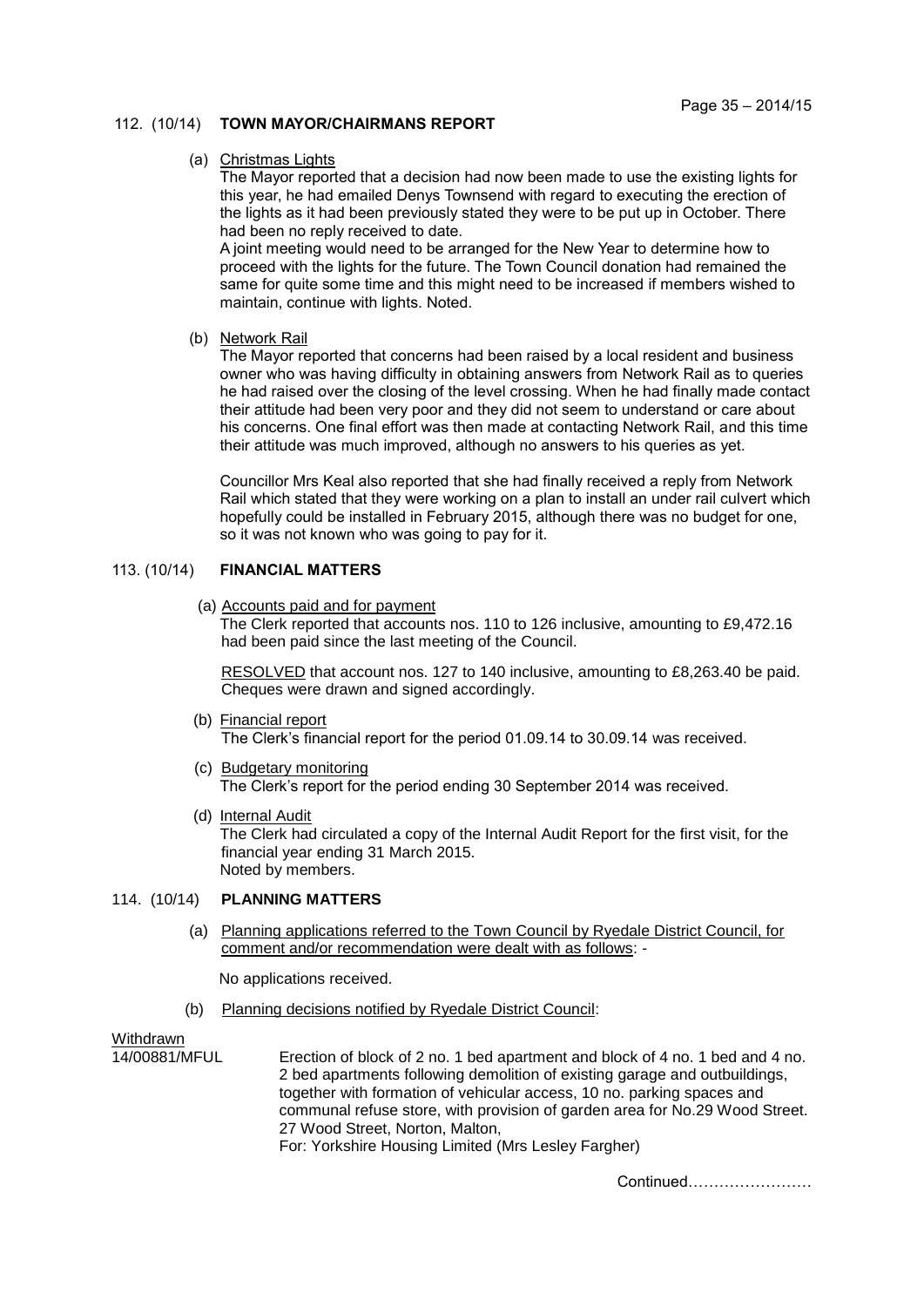114. (10/14) **PLANNING MATTERS** (continued) (b) Planning decisions notified by Ryedale District Council: Approved<br>14/00890/HOUSE Erection of part two storey/part first floor extension to side and rear elevations (revised details to refusal 14/00615/HOUSE dated 24.07.14) 20 Field View, Norton, YO17 9AZ For: Mr & Mrs R M Jaques 14/00701/CLEUD Certificate of Lawfulness in respect of the occupation of Farfield Cottage as a

single dwelling (use class C3) in excess of 10 years before the date of this application. Farfield Cottage, 3 Highfield Farm Cottages, Beverley Road, Norton For: Neville Bycroft

## 115. (10/14) **GRANTS TO VOLUNTARY ORGANISATIONS**

Members received a request for a grant to assist a local organisation that benefits the community:

 Ryedale Citizens Advice Bureau RESOLVED that a grant of £1,500.00 be awarded

## 116. (10/14) **RYEDALE FIVE TOWNS MEETING**

 (a) Members considered a request, that was to be an item on the agenda for the Five Towns Meeting and had been received from Kirkbymoorside Town Council, that only the Clerk of the host town should attend the meetings of the Ryedale Five Towns, and then just to take the Minutes.

RESOLVED that Norton on Derwent Town Council reject the request that only the Clerk from the host town should attend the meetings of the Ryedale Five Towns, all Clerks to attend and participate if they so wish.

 (b) Members were advised that the date for the next meeting of the Ryedale Five Towns was to be either the 3 or 4 of November 2014, and would be held at Norton Council Chamber.

# 117. (10/14) **TOWNS ALIVE ANNUAL CONVENTION**

- (a) Members received a report on a meeting held at Ryedale House to consider the potential for the development of a partnership bid to host the Towns Alive National Convention in November 2015.
- (b) Members considered a proposal that they make a financial contribution towards hosting the Towns Alive National Convention providing any such bid was agreed and accepted. RESOLVED that a sum of £2,000.00 be provided as part of the bid to host the Towns

Alive National Convention subject to a partnership bid being agreed and accepted.

# 118. (10/14) **HERITAGE STREET LIGHTS FOR COUNTY BRIDGE**

Members considered a proposal that as North Yorkshire County Council were to renew the lighting columns on County Bridge, the Town Councils of both Malton and Norton on Derwent contribute a sum of money in order for them to be heritage style lighting with the facility to carry Christmas Lights.

RESOLVED that Norton on Derwent Town Council contribute half the sum required for heritage lighting on County Bridge this equates to £3,440.00. Malton Town Council to contribute the same.

#### 119. (10/14) **CORRESPONDENCE**

(a) Ryedale Safer Neighbourhoods Team – monthly crime statistics for Northern and Southern Ryedale, September 2014. For information. Noted.

Continued …………………